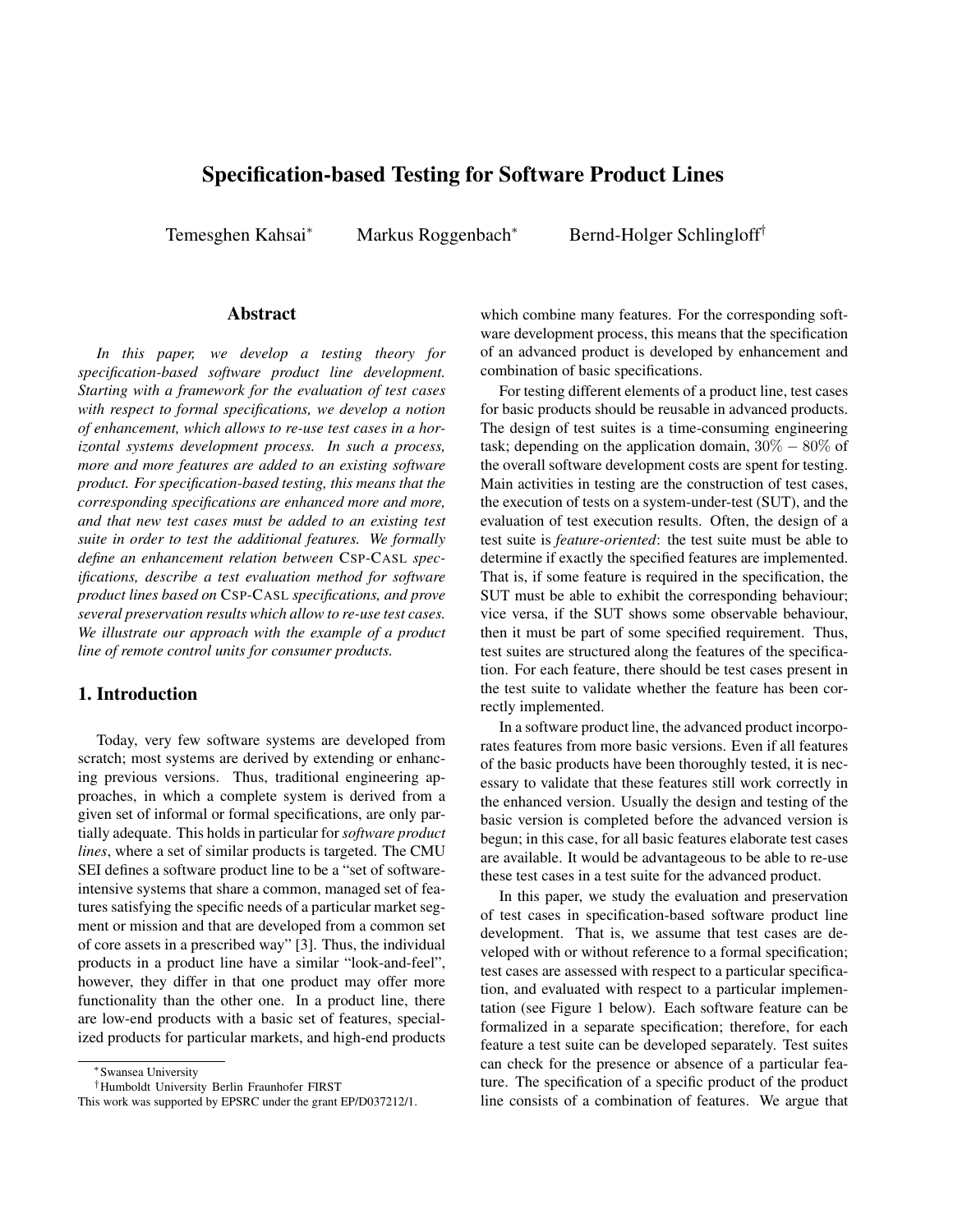if this combination follows certain enhancement principles, then the assessment result of a test case is preserved from the separate feature to the combination. (On the other hand, if the enhancement principles are violated, then inconsistencies and feature interactions might occur and we cannot guarantee re-usability of test cases.)

In [15], we defined a theory for the evaluation of test cases with respect to a formal specification. The specification language CSP-CASL [22] allows to formalize features in a combined algebraic / process algebraic notation. As CSP-CASL has a loose semantics, a specification can be abstract, i.e., there may be non-determinate choices and open design decisions which are to be settled in a later design stage. In a formal systems development process, an abstract specification can be refined to a concrete implementation, where all design decisions have been fixed and which has a deterministic behaviour. In our approach, we can build test suites for any level of abstraction in this process. It is possible that test cases are constructed either from the specification or independently from it. Therefore, it is possible to structure a test suite according to the features of the SUT. Each test case checks the correct implementation of a certain feature according to a particular specification. The specification determines the alphabet of the test suite, and the expected result of each test case. The expected result is coded in a colouring scheme of test cases. If a test case is constructed which checks for the presence of a required feature (according to the specification), we define its colour to be green. If a test case checks for the absence of some unwanted behaviour, we say that it has the colour red. If the specification does neither require nor disallow the behaviour tested by the test case, i.e., if an SUT may or may not implement this behaviour, the colour of the test case is defined to be yellow. During the execution of a test on a particular SUT, the *verdict* is determined by comparing the colour of the test case with the actual behaviour. A test *fails*, if the colour of the test case is green but the SUT does not exhibit this behaviour, or if the colour is red but the behaviour can be observed in the SUT. The execution of a yellow test case yields an inconclusive verdict. Otherwise, the test passes. The validation triangle in Figure 1 shows an overview to our testing approach.



**Figure 1. Validation triangle**

In this paper, we investigate the extension of specifications and the re-use of test cases for software product lines. That is, we are not concerned with refinement relations between specification and implementation in a "vertical" systems development process, but with enhancement relations between different specifications in a "horizontal" process. We show that with a suitable enhancement concept, it is possible to re-use test cases from basic products for advanced products: The colour of a test case with respect to the basic specification is the same as the colour of this test case with respect to an enhanced specification. Therefore, test cases which have been designed for basic features can be re-used whenever a more advanced product is conceived which includes these features. We give semantical and syntactical conditions for the enhancement relation between specifications, show how to prove this property, and illustrate our ideas with a simple example of a common embedded device. Moreover, we report on a prototypical test execution framework for software product lines which implements our approach.

Related work There is a large body of literature on the automatic generation of tests from formal specifications (which is *not* the topic of our paper), see e.g. [9, 25]. In [8, 7], testing from label transition systems is studied, while in [5, 6] test generation methods for OO software are presented. All these approaches assume a finalised model or specification, whereas we are concerned with specifications which are being enhanced and combined from separate features.

The concept of a software product lines (SPL) was introduced in the late 1990's (see, e.g., [11, 14]), and extensively studied subsequently in [10, 20], with annual conferences and a huge body of engineering literature in [4, 2]. Testing for SPLs was investigated in [21, 17] and others; the main focus of these papers is the informal or formal derivation of test cases from requirement and feature models. Formal methods for SPLs have been studied in [16] and others; whereas these papers are mainly concerned with verification, we consider the combination and evaluation of test suites with respect to a formal specification.

**Outline** In Section 2 we give an overview of the specification language CSP-CASL and the test evaluation theory from [15]. In Section 3 we introduce our example of a remote control unit product line, and prove the enhancement property between different elements of this product line. Subsequently, in Section 4 we derive results about the re-use of test cases for different elements of a product line. In Section 5 we outline the implementation of a prototype testing framework which supports our approach.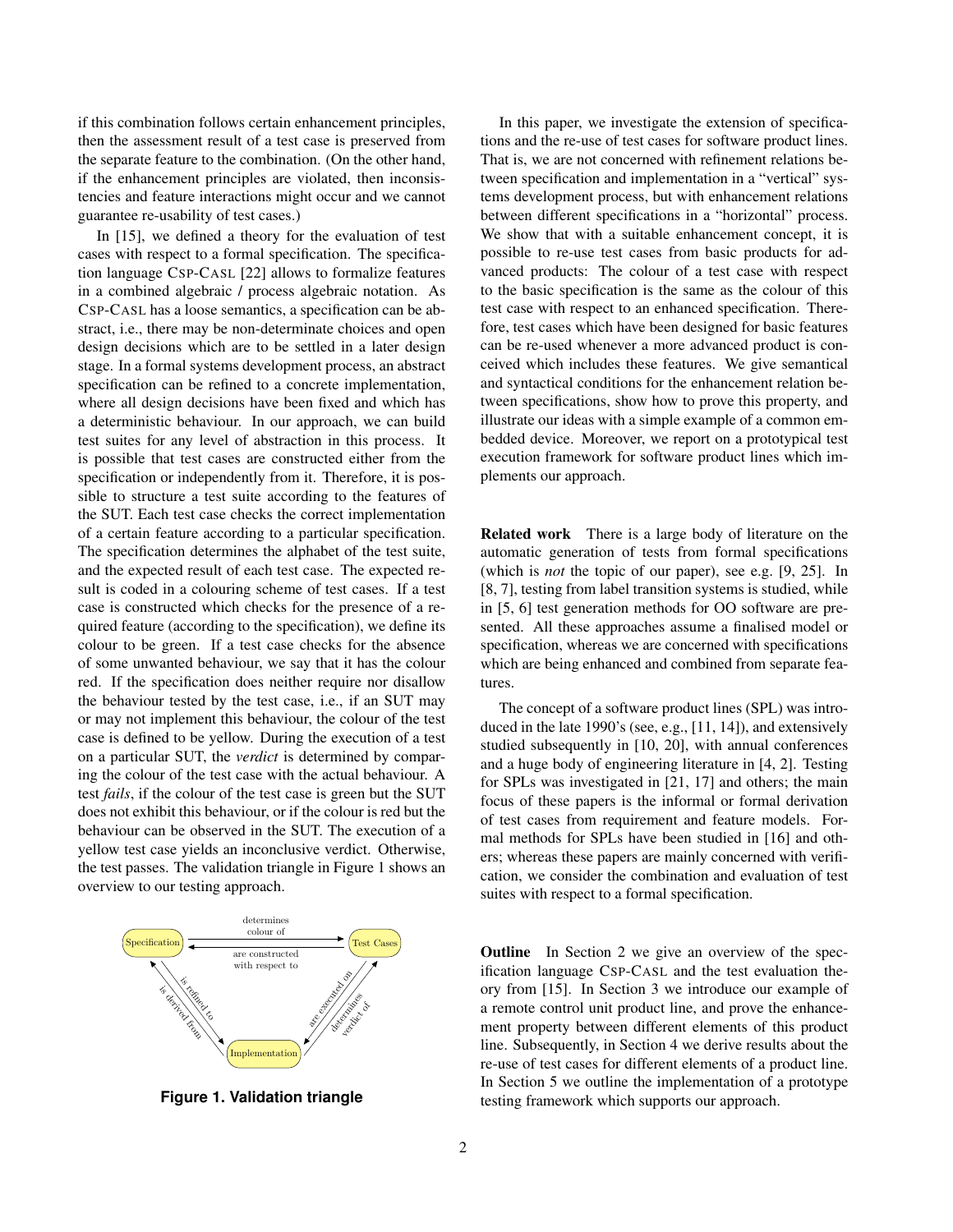## 2. Testing from CSP-CASL

In this section we describe the specification language CSP-CASL and the test evaluation framework from [15].

## 2.1 A short introduction to CSP-CASL

CSP-CASL [22] is a formal specification language that integrates the process algebra CSP [13, 24] with the algebraic specification language CASL [18]. The idea is to describe reactive systems in the form of processes based on CSP operators, where the communications of these processes are the values of data types specified in CASL. CSP-CASL includes all CSP standard operators. Also the full CASL language is available to specify data types, namely many-sorted first order logic with sort-generation constraints, partiality, and sub-sorting. Furthermore, the various CASL structuring constructs are included, where the structured free construct adds the possibility to specify data types with initial semantics. CSP-CASL specifications can be organized in libraries. This allows to specify a complex system in a modular way. See [12] for an industrial case study using CSP-CASL.

*Syntactically*, a CSP-CASL specification with name *Sp* consists of a data part *D* and a process part *P*. The data part is a structured CASL specification. The process part is written in CSP, where CASL terms are used as communications. CASL sorts denote sets of communications, relational renaming is described by a binary CASL predicate, and the CSP conditional construct uses CASL formulae as conditions. The concrete syntax of a CSP-CASL specification is

#### ccspec *Sp* = data *D* process *P* end

See Section 3 for concrete instances of such a scheme. We often write shortly  $Sp = (D, P)$ .

*Semantically*, a CSP-CASL specification is a family of process denotations for a CSP process, where each model of the data part *D* gives rise to one process denotation. The definition of the language CSP-CASL is generic in the choice of a specific CSP semantics, i.e., all denotational CSP models mentioned in [24] are possible parameters. We briefly sketch the semantic construction of a CSP-CASL specification, see [22] for details. The semantics of CSP-CASL is defined in a two-step approach. Given a CSP-CASL  $(D, P)$  specification:

• *first step*: for each CASL model *M* of *D* a CSP process  $P'(\mathcal{A})$  is constructed. To this end, we define for each model *M*, which might include partial functions, an equivalent model *total*(*M*), in which partial functions are totalized. *total*(*M*) gives rise to an alphabet of communications  $A = A(total(M))$ . In order to deal with CSP binding, variable evaluations  $\nu : X \rightarrow$  *total*(*M*) are introduced. With these notations the process  $P'(\mathcal{A}) := [P]_{empty}$  is defined where *empty* denotes the empty evaluation and  $\llbracket \_ \rrbracket$  describes the evaluation according to CASL.

• *second step*: a denotational CSP semantics is applied for every model *M*. This translates a process  $P'(\mathcal{A})$ into its denotation  $d_M$  in the semantic domain of the chosen CSP model.

Given a CSP model  $D$ , the meaning of a CSP-CASL specification  $Sp = (D, P)$  is a family of process denotations

$$
(d_M)_{M\in \mathbf{Mod}(D)}.
$$

In other words, every model *M* of the data part gives rise to one denotation in the domain  $\mathcal{D}(\mathcal{A})$  of the CSP model  $\mathcal D$ built relatively to the alphabet  $A = A(total(M))$ .

The data part *D* of a CSP-CASL specification  $Sp =$  $(D, P)$  declares a subsorted signature  $\Sigma = (S, TF, PF, P, \leq)$ which consists of a set of sort symbols *S*, a set of total functions symbols *TF*, a set of partial function symbols *PF*, a set of predicate symbols *P*, and a reflexive and transitive subsort relation  $\leq \subseteq S \times S$  – see [18] for details.

In the following, we formally define how to extend a signature by new symbols to a larger one:

**DEFINITION 2.1** *We say that a signature*  $\Sigma =$  $(S, TF, PF, P, \leq)$  *is embedded into a signature*  $\Sigma' = (S', TF', PF', P', \leq') \text{ if } S \subseteq S', TF \subseteq TF',$  $PF \subseteq PF', P \subseteq P'$ , and the following conditions regarding *the subsorting hold:*

**preservation and reflection**  $\leq = \leq' \cap (S \times S)$ .

weak non-extension *For all sorts*  $s_1, s_2 \in S$  *and*  $u' \in S'$ : *if*  $s_1 \neq s_2$  *and*  $s_1 \leq u' \wedge s_2 \leq u'$  *then*  $u' \in S$ .

Weak non-extension means: whenever two different sorts, say  $s_1$  and  $s_2$  have a common supersort, say  $u'$ , in the extended signature  $\Sigma'$ , then *u'* must already be a sort of  $\Sigma$ . Thanks to the preservation and reflection property, this implies that  $s_1$  and  $s_2$  have  $u'$  as common supersort in  $\Sigma$ . We write  $\iota : \Sigma \to \Sigma'$  for the induced map from  $\Sigma$  to  $\Sigma'$ , where  $u(s) = s$ ,  $u(f) = f$ ,  $u(p) = p$  for all sort symbols  $s \in S$ , function symbols *f* ∈ *TF* ∪ *PF* and predicate symbols  $p ∈ P$ .

In the following we re-call some relevant standard notations from algebraic specification: A Σ-model *M* gives an interpretation for all symbols, i.e.  $M_s$  a set for  $s \in S$ ,  $M_f$ is a total function for  $f \in TF$ ,  $M_f$  is a partial function for  $f \in PF$ , and  $M_p$  is a predicate for  $p \in P$ . Let *D* be a CASL specification, let  $\Sigma$  be its signature. We write **Mod**(*D*) for the class of all  $\Sigma$ -models that fulfil the axioms stated in *D*, see [18] for details. Let  $\Sigma = (S, TF, PF, P, \leq)$  be embedded into  $\Sigma' = (S', TF', PF', P', \leq')$ . Then every  $\Sigma'$ -model *M'* defines a  $\Sigma$ -model *M'*  $\vert_{\iota}$ , the so-called reduct, which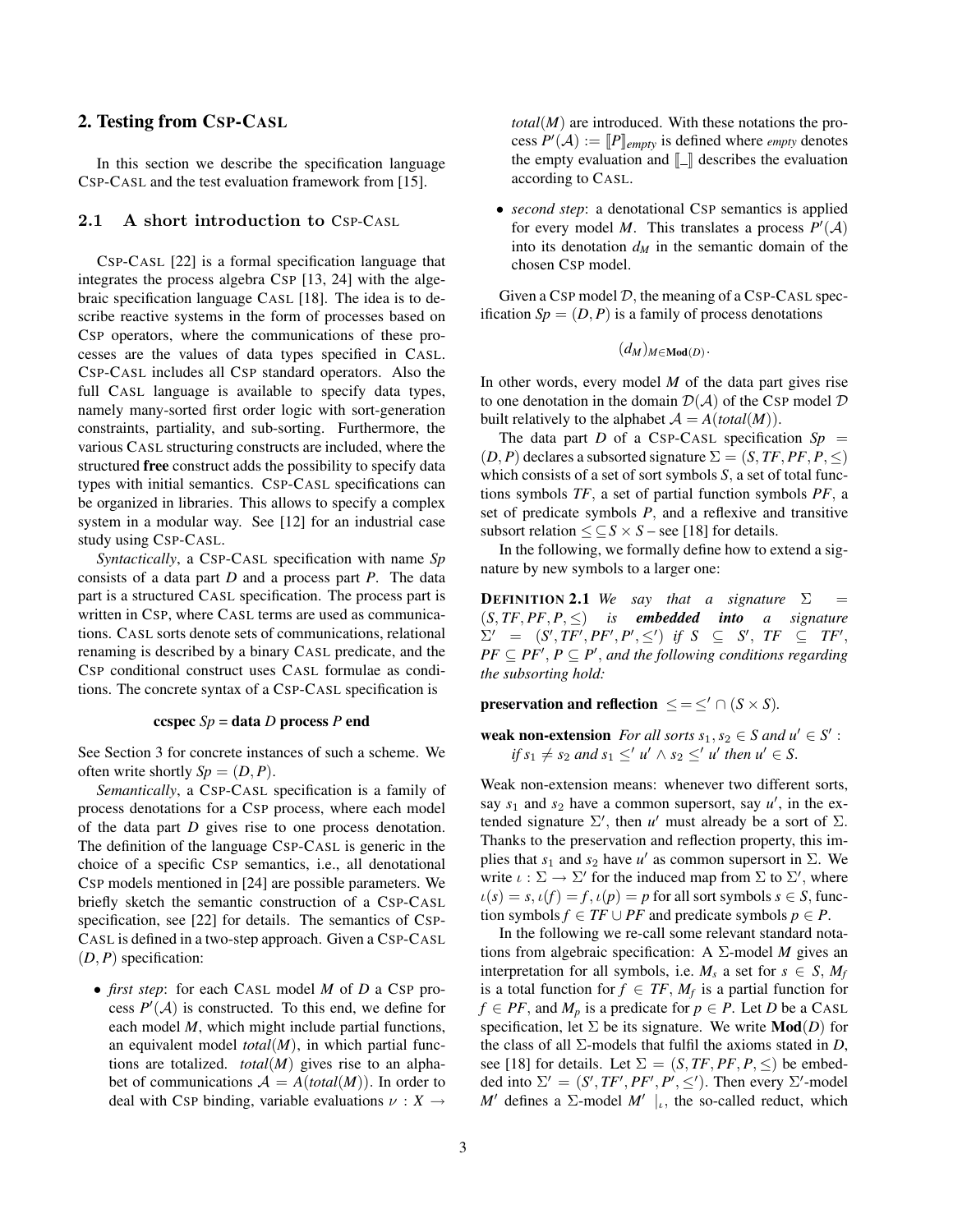simply forgets about the new symbols. Formally, we define  $(M' \mid_{\iota})_s = M'(\iota(s)) = M'_s, (M' \mid_{\iota})_f = M'(\iota(s)) = M'_f$ , and  $(M' \mid_{\iota})_p = M'(\iota(s)) = M'_p$  for all sort symbols  $s \in S$ , function symbols *f* ∈ *TF*∪*PF* and predicate symbols *p* ∈ *P*. For a specification *D'* with signature  $\Sigma' = (S', TF', PF', P', \leq')$ we define  $\textbf{Mod}(D') |_{\iota} = \{ M' |_{\iota} | M' \in \textbf{Mod}(D') \}.$ 

Based on this semantics, [22] defines a refinement notion  $\rightsquigarrow_{\mathcal{D}}$  on CSP-CASL specifications which is parametrized over the underlying CSP model D.

$$
(d_M)_{M \in I} \sim_{\mathcal{D}} (d'_{M'})_{M' \in I'}
$$
  
iff  

$$
I' \subseteq I \land \forall M' \in I': d_{M'} \sqsubseteq_{\mathcal{D}} d'_{M'},
$$

where  $I' \subseteq I$  denotes inclusion of model classes over the same signature, and  $\sqsubseteq_{\mathcal{D}}$  is the refinement notion in the chosen CSP model D.

# 2.2 Testing from CSP-CASL

In [15], a theory for the evaluation of test cases with respect to CSP-CASL specifications has been developed. In summary, the main benefits of this theory are as follows.

- Separation of test case construction from specification and implementation: A test case only refers to the signature of a specification. This allows to start the development of test suites as soon as an initial, abstract version of the specification is available, in parallel to the development of the actual implementation.
- Separation of the test oracle and the test evaluation problem: Test cases are constructed with respect to an (abstract) specification and executed on a (concrete) implementation. The specification determines the expected result of a test case, and the implementation the verdict. Therefore, the intrinsically hard test oracle problem can be solved before the actual execution, whereas test evaluation can be done online.
- Positive and negative test cases: The intention of a test case with respect to a specification is coded by a colouring scheme. It is possible to construct test cases for the intended behaviour (colour *green*) as well as for unwanted behaviour (colour *red*) of an implementation.
- Three-valued evaluation scheme for test cases: The colour of a test case as determined by a specification is either *green*, *red* or *yellow*; the test verdict is either *pass*, *fail* or *inconclusive*. If the colour of a test is determined to be yellow, this indicates that the respective behaviour is neither required nor disallowed by the specification. The test result is obtained by comparing intended and actual behaviour of an SUT. Yellow test

cases lead to inconclusive test verdicts, indicating that the specification is not complete in this point.

Formally, a test case is just a CSP-CASL process in the same signature as the specification, which may additionally use first-order variables  $x \in X$  ranging over communications. A *linear* test case is a process which can be written as  $T = t_1 \rightarrow \ldots \rightarrow t_n \rightarrow Stop$ . Each test case validates the presence or absence of some feature described in the specification.

The *colour* of a test case *T* with respect to a CSP-CASL specification  $(D, P)$  is defined as follows.

• *colour*<sub>Sp</sub> $(T)$  = *green* iff for all models  $M \in \textbf{Mod}(D)$ and all variable evaluations  $\nu : X \to M$  it holds that:

\n- 1. 
$$
traces([\![T]\!]_{\nu}) \subseteq traces([\![P]\!]_{empty})
$$
 and
\n- 2. for all  $tr = \langle t_1, \ldots t_n \rangle \in traces([\![T]\!]_{\nu})$  and for all  $1 \leq i \leq n$  it holds that:  $(\langle t_1, \ldots, t_{i-1} \rangle, \{t_i\}) \notin failures([\![P]\!]_{empty})$
\n

- *colour*<sub>Sp</sub> $(T)$  = *red* iff for all models  $M \in \textbf{Mod}(D)$  and all variable evaluations  $\nu : X \to M$  it holds that: *traces*( $[T]_{\nu}$ )  $\nsubseteq$  *traces*( $[P]_{\text{empty}}$ )
- *colour*<sub>*Sp*</sub> $(T)$  = *yellow* otherwise.

Intuitively, colour green means that for any data model all traces of the test case are possible system runs, whose execution can't be refused. A test case is red, if for each model some of its traces can not be executed by the system. A test case is yellow, if the execution is possible in some model and not possible or refused in some other model.

The execution of a test process is done with respect to a particular SUT. The test verdict is obtained during the execution of the SUT from the expected result defined by the colour of the test process. In [15], we define the notions of *point of control and observation (PCO)*, which is a mapping between primitive events of an SUT and CASLterms of the test case. A PCO  $P = (A, ||...||, D)$  of an SUT consists of: an alphabet  $A$  of primitive events, a mapping  $\|\ldots\|$  :  $\mathcal{A}$  →  $T_{\Sigma}(X)$  which returns for each  $a \in \mathcal{A}$  a term over  $\Sigma$ , and a direction  $D : A \longrightarrow \{ts2sut, sut2ts\}$ .  $ts2sut$ stands for signals which are sent from the testing system to the SUT, and *sut*2*ts* stands for signals which are sent in the other direction.

We say that a test case *T* is *executable* at a PCO P with respect to a specification *Sp*, if the mapping covers all CASL terms occuring in the test and is injective. We also define the *execution* of a test case on an SUT at a PCO. The test verdict is obtained by comparison of the actual behaviour of the SUT and the trace of the test case, where the noncompliance to a green test case or compliance to a red one leads to test failure, and the compliance to a green test case or noncompliance to a red one leads to passing the test.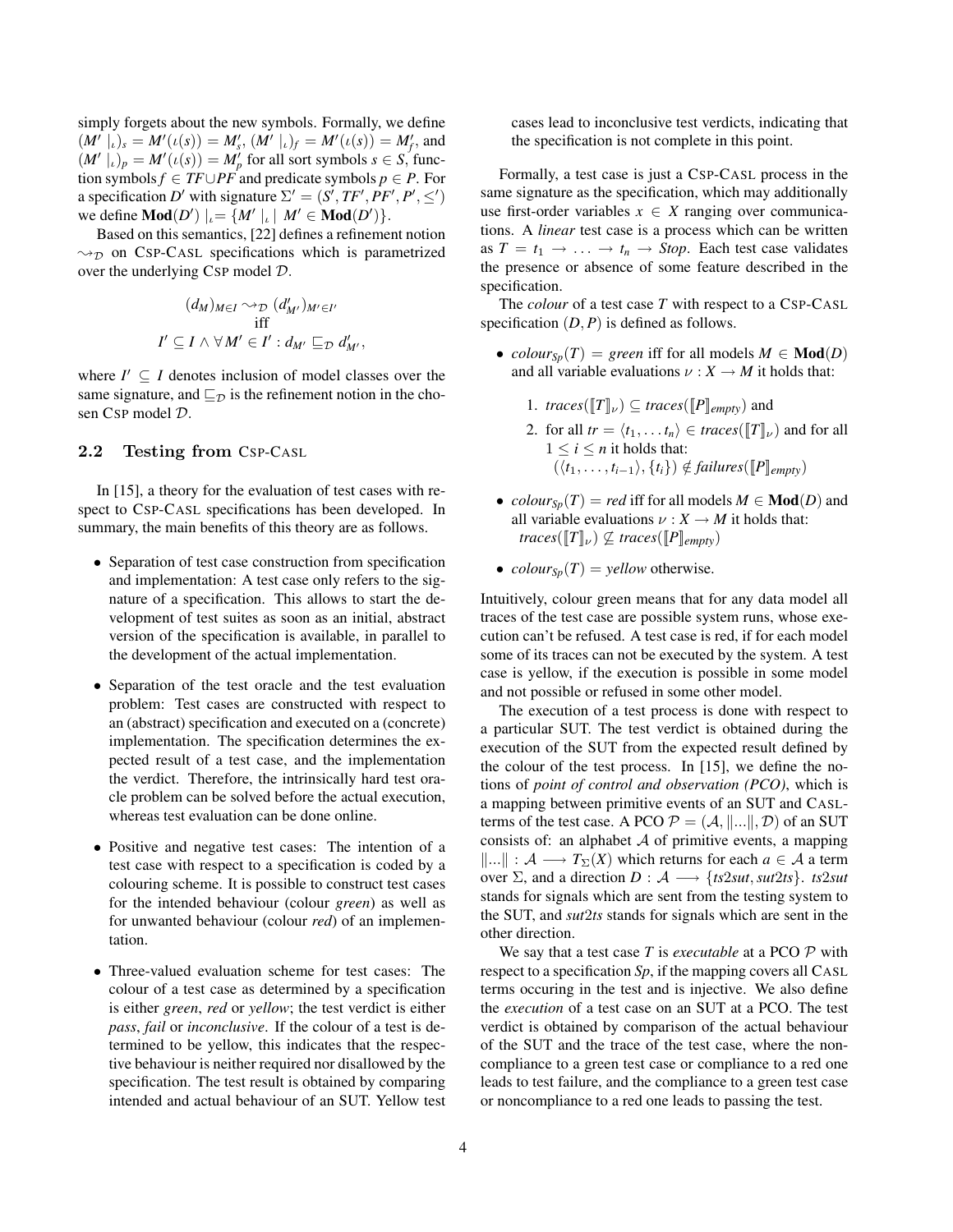# 3 Remote Control Unit Product Line

In this section we develop an example from the embedded systems domain: a product line of infrared remote control units, as they are used for home appliances such as TV, VCR, DVD-Player etc. We give abstract and concrete specifications of various elements of this product line in CSP-CASL and show how feature enhancement can be obtained.

On an abstract level, a remote control unit *RCU* can be described as follows: there are a number of *buttons* which can be pressed (one at a time), and a light emitting diode (*LED*) which is capable of sending *signals* (bitvectors of a certain length). The *RCU* has an internal table which signal correspond to which button. Whenever a button is pressed, it sends a corresponding signal via the LED. Such an Abstract Remote Control Unit can be specified in CSP-CASL as follows:

ccspec ABSRCU =

### data

sort Button, Signal **op**  $codeOf: Button \rightarrow Signal;$ process

 $\text{AbsRCU} = ?x : Button \rightarrow codeOf(x)$  $\rightarrow$  AbsRCU

## end

Basic remote control units as they were produced in the 1970's had e.g. 12 buttons (i.e.,  $b_0 \ldots b_9$ ,  $b_{OnOff}, b_{Mute}$ ), where the corresponding signals are 16-bit key-codes (e.g., 0000.01010.0000001 for *b*1) – see Figure 2. There are various standards for remote controls; one of these defines that the first 4 bits identify the company ID, the next 5 bits represent the device ID (i.e. TV, DVD, etc.), while the last 7 bits identify which button was pressed. This can be specified in CSP-CASL as follows:

# ccspec BRCU =

data

```
sort Button, Signal
 ops b_0, b_1, \ldots, b_q, b_{OnOff}, b_{Mute}: Button;
 free type Bit ::= 0 | 1then LIST[sort Bit]then
        sort Signal = \{l : List[Bit] \bullet \# l = 16\}op codeOf: Button \rightarrow Signal;prefix: List[Bit] = [0000] + +[01010]axioms
            codeOf(b_0) = prefix + [0000000];. . .
            codeOf(b_{\alpha}) = prefix + [0001001];codeOf(b_{Mute}) = prefix + [0001111];codeOf(b_{OnOff}) = prefix + [1111111];\forall b : Button \bullet \exists l : List[Bit] \bulletcodeOf(b) = prefix +lprocess
```

$$
BRCU = ?x : Button \rightarrow codeOf(x) \rightarrow BRCU
$$

#### end

Without proof, we mention that BRCU is a refinement of ABSRCU: ABSRCU  $\rightsquigarrow_{\mathcal{D}}$  BRCU, i.e., the specification BRCU is a correct implementation of the specification AB-SRCU.

Soon after the first generation, the market demanded more comfortable devices with more functionality and, thus, more buttons. Modern remote control units have about 50-200 buttons. For the example, we assume that in the Extended specification the buttons *bvolup* and *bvoldn* for controlling the volume and *bchup* and *bchdn* for zapping though channels were added, with appropriate key-codes. In CSP-CASL, such an extension can be specified by defining a sort *EButton* which is an extension (superset) of sort *Button*. Of course, in the extended specification, the domain of operation *codeOf* must be suitably extended. Here is the abstract version of an extended remote control unit: ccspec ABSERCU =

# data

**sorts** *Button* 
$$
\lt
$$
 *EButton; Signal*  
\n**op** *codeOf* : *Button*  $\rightarrow$  *Signal*; *codeOf* : *EButton*  $\rightarrow$  *Signal*; **cores**

process

$$
AbsERCU = ?x : EButton \rightarrow codeOf(x) \rightarrow AbsERCU
$$

#### end

Since the process *AbsERCU* communicates in a richer data structure, ABSERCU is not a refinement of ABSRCU.

For a concrete implementation of the abstract extended specification, we use the supersorting and overloading features built into CASL. To this end, we import the data part of BRCU, named BRCUDATA, and define a supertype *EButton* of *Button*, which includes four new buttons. The function  $codeOf : EButton \rightarrow Signal$  is in overloading relation with the function  $codeOf : Button \rightarrow Signal$ . Therefore, the CASL semantics ensure that both functions yield the same result for elements of type *Button*. ccspec ERCU =

## data BRCUDATA then

free type  $EButton ::=$  sort  $Button$ 

```
| b_{volun} | b_{voldn} || b_{chup} | b_{chdn}op codeOf : EButton \rightarrow Signalaxioms
    codeOf(b_{volup}) = prefix + [0010000];codeOf(b_{voldn}) = prefix + [0100000];codeOf(b_{chup}) = prefix + [1000000];codeOf(b_{chdn}) = prefix + [1100000];process
ERCU = ?x : EButton \rightarrow codeOf(x) \rightarrow ERCUend
```
Again, without proof, we mention that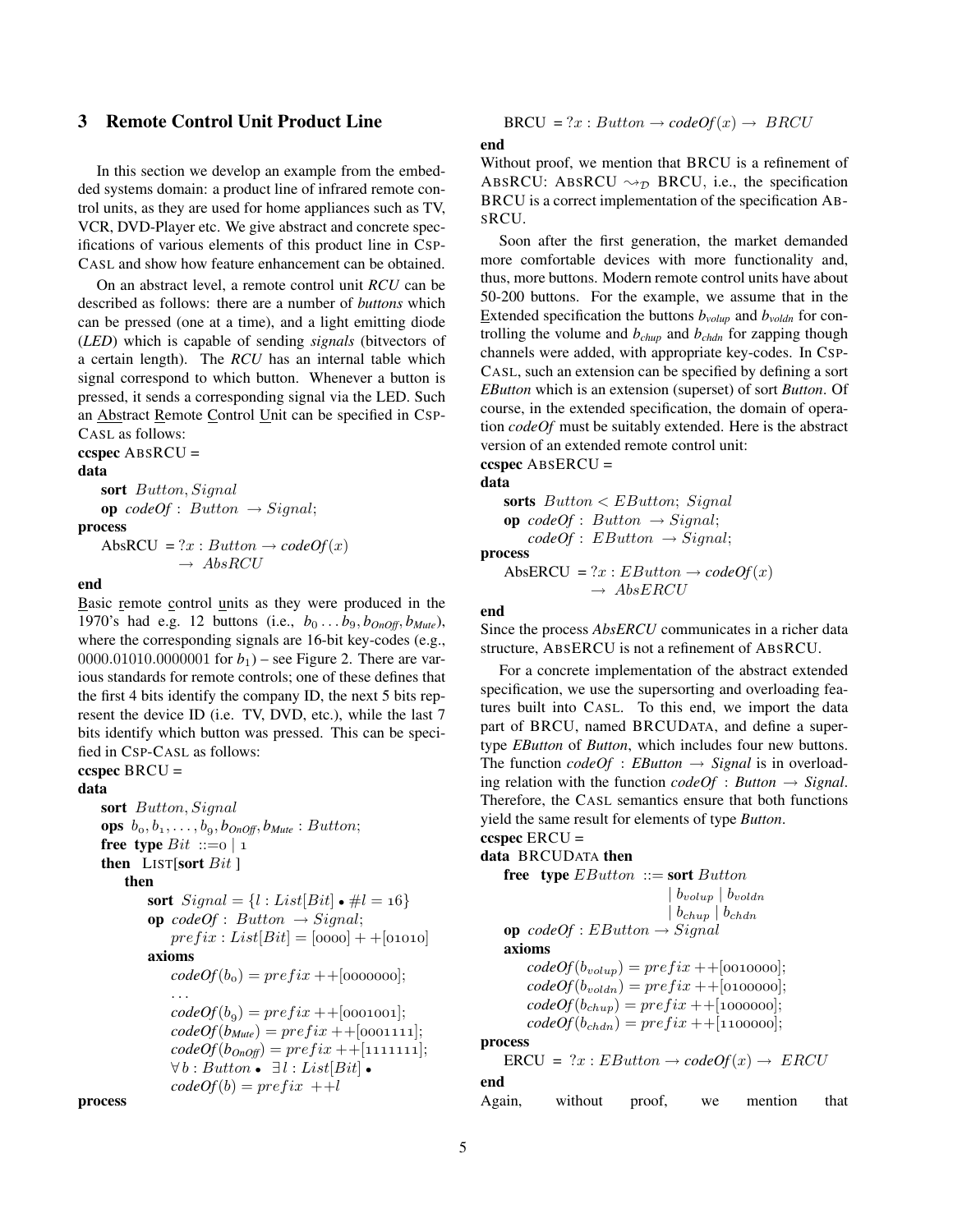ABSERCU $\rightsquigarrow_{\mathcal{D}}$ ERCU. However, BRCU and ERCU are not in a refinement relation, again, as the process of ERCU uses enhanced data structures. If more and more functions are added to a device, buttons need to be reused. That is, some buttons have a main and alternate inscription and there is a special button *balt*; if this button is pressed the key-code of the subsequently pressed button changes according to the alternate inscription. Basically, the button *balt* serves as a modifier of the next button. This enhancement differs from the previous one, since it requires the device to distinguish between two states (whether the *balt* modifier button has been pressed or has not been pressed), and it enforces a modification in the process part of the specification. The following is an (abstract) specification of a *RCU* with Modifier enhancing the extended *RCU*. To this end, we import the data part of ERCU, named ERCUDATA.

# ccspec MERCU =

## data ERCUDATA then

**free** type MButton ::= sort EButton  $| b_{alt}$ sort  $AltButton = \{x : MButton \bullet x = alt\}$ op  $codeOfAlt : EButton \rightarrow Signal$ 

#### process

 $MERCU =$  $?x: EButton \rightarrow codeOf(x) \rightarrow MERCU$  $\Box$  *b*<sub>Alt</sub>  $\rightarrow$ ?x : *EButton*  $\rightarrow$  *codeOfAlt*(*x*)  $\rightarrow MERCU$ 

#### end

As the *codeOfAlt* is not in overloading relation with *codeOf*, after pressing the button  $b_{Alt}$  the remote control can send out different signals for the buttons pressed. The specification MERCU is abstract in so-far, as the functionality of *codeOfAlt* is not further specified. In order to demonstrate the integration of features in a software product line development, we show how to reuse specification modules. A universal remote control is a device which can be used for *TV*, *VCR*, and *DVD* players. For this purpose, it has a button *mode*, which allows the user to cycle through the three operation modes (*TV*, *VCR*, *DVD*). The specification URCU builds onto the specification ERCU, as well as on similar built specifications ERCUDDVD and ERCUVCR. ccspec  $URCU =$ 

```
data { ERCUDATA and ERCUDATADVD
              and ERCUDATAVCR }
  then sort NewButton
      op mode : NewButton
```
process

let TV = 
$$
?x : Button \rightarrow codeOf(x) \rightarrow TV
$$

\n $\Box$  mode  $\rightarrow$  DVD\nDVD =  $?x : Button \rightarrow codeOfDVD(x) \rightarrow DVD$ 

\n $\Box$  mode  $\rightarrow$  VCR\n $\Box$  mode  $\rightarrow$  VCR\nVCR =  $?x : Button \rightarrow codeOfVR(x) \rightarrow VCR$ 

\n $\Box$  mode  $\rightarrow$  TV\nin TV end



**Figure 2.** Basic Remote Control Unit (BRCU) – Screenshot from our Java implementation

## 3.1 Theory of enhancement

Analyzing the step from ABSRCU to ABSERCU, we can observe that all models of the data part of ABSRCU can be extended to models of the data part of ABSERCU. In algebraic specification this property is known as *conservative extension*, which is defined more precisely as

$$
\mathbf{Mod}(D) = \mathbf{Mod}(D')|_{\iota}
$$

where *D* and  $D'$  are CASL specifications with signatures  $\Sigma$ and  $\Sigma'$ , respectively, and  $\Sigma$  is embedded in to  $\Sigma'$ .

Extensions with new symbols not necessarily are conservative. For an example, consider the following specifications BAS and EXT, where the new symbol  $c$  in EXT imposes a constraint on the symbols *a* and *b* inherited from BAS. Thus, models with  $M(a) \neq M(b)$  of BAS are not included in  $\text{Mod}(ExT)|_t$  and EXT is not a conservative extension of BAS.

| spec $\text{BAS} =$ | $spec$ EXT =                    |
|---------------------|---------------------------------|
| sort $S$            | sort $S < T$                    |
|                     | <b>ops</b> $a, b : S$ ; $c : T$ |
| op $a, b : S$       | axioms $c = a$ ; $c = b$        |
| end                 | end                             |

[23] compiles a comprehensive set of proof rules to establish that one specification conservatively extends another. For instance, the extension by the CASL construct 'operation definition' is conservative. In the following, we will use some of these rules in order to establish enhancement relations.

In the semantical construction of CSP-CASL, signature embeddings lead to alphabet embeddings:

**LEMMA 3.1** Let the signature  $\Sigma$  be embedded into  $\Sigma'$ . Let  $M'$  be a  $\Sigma'$  model. Then there exists an injection  $\alpha : A(\beta(M'|_{\iota})) \to A(\beta(M'))$  from the alphabet of the reduct *of*  $M'$  to the alphabet of  $M'$ .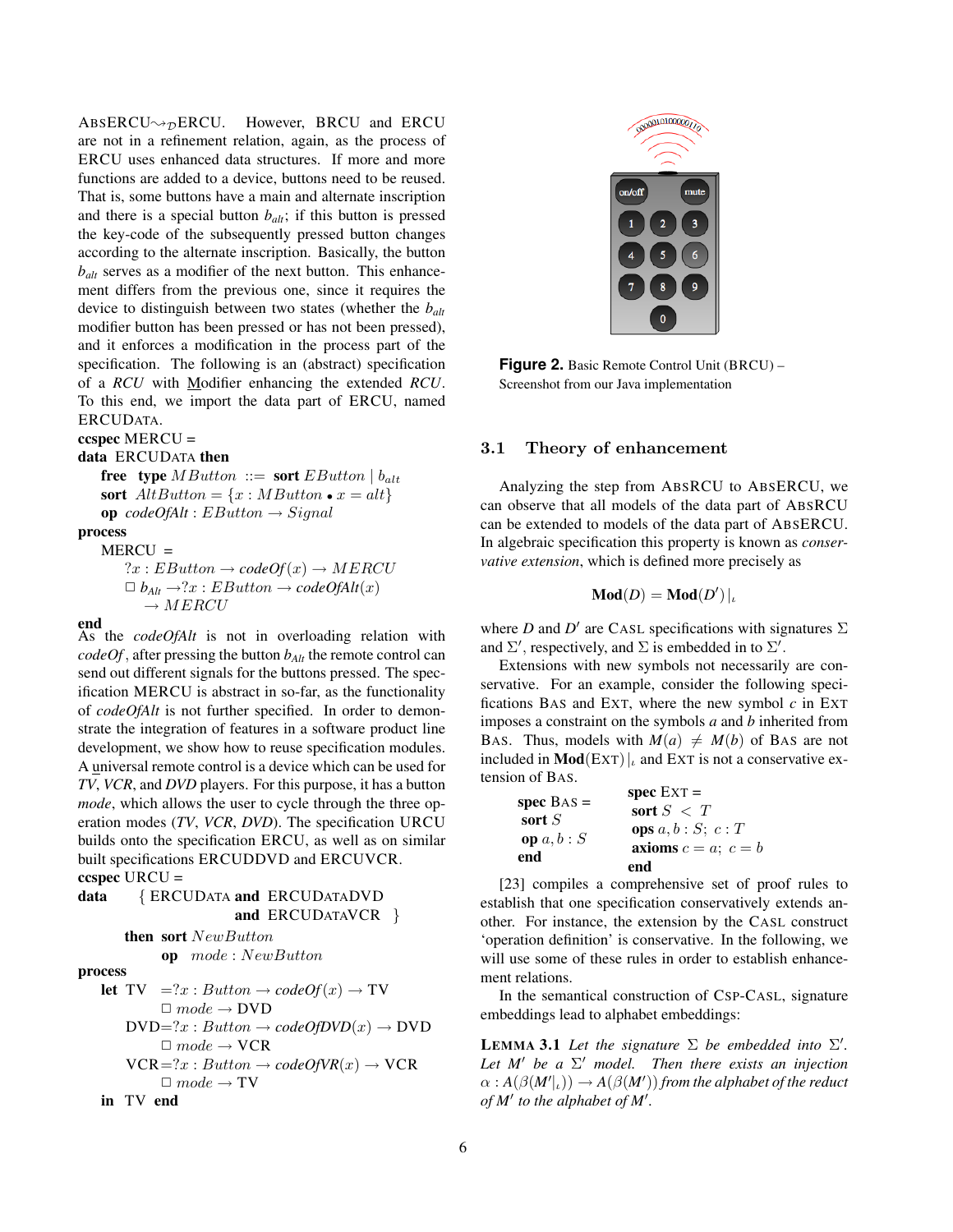In analogy to the reduct on data, we define now a reduct on process denotations:

**DEFINITION 3.2** Let A and A' be sets such that there ex*ists an embedding*  $\alpha : A \rightarrow A'$ . Let, as usual in CSP,  $\checkmark$ *denote the symbol for successful termination.* α *extends in a canonical way to an injections*  $\alpha : A \cup \{ \checkmark \} \to A' \cup \{ \checkmark \}$ *with*  $\alpha(\checkmark) = \checkmark$  *and, by point-wise application, to a map on strings*  $\alpha : A^{*\checkmark} \to A'^*\checkmark$ .

- *1. Let*  $T' \subseteq A'^{* \checkmark}$  *be a set of traces. Then we define its reduct along*  $\alpha$  *as*  $T'|\alpha = \{t \in A^{*\checkmark} \mid \alpha(t) \in T'\}.$
- 2. Let  $F' \subseteq A'^{* \checkmark} \times \mathcal{P}(A')$  *be a set of failures. Then we define its reduct along*  $\alpha$  *as*  $F'|_{\alpha} = \{(s, X) \in A^{*\checkmark} \times A\}$  $\mathcal{P}(A) \mid \exists (s', X') \in F' \cdot \alpha(t) = t' \wedge \alpha(X) = X' \cap \alpha(A)$ .

Note that our definitions subtly differ from the concept of eager abstraction and lazy abstraction as discussed, e.g., in [24]. Eager and lazy abstractions hide the new events in all traces – our approach, however, ignores traces that include new events.

CSP requires semantic denotations to be 'healthy', i.e., they have to fulfil certain constrains such as "a trace denotation must be non-empty and prefix-closed", see [24]. Process denotations over  $T$  and  $\mathcal F$  remain healthy under reduct:

LEMMA 3.3 *With the same notations as above the following holds.*

- *1.* If T' is healthy over T, the so is  $T'|_{\alpha}$ .
- 2. *If*  $(T', F')$  *is healthy over*  $\mathcal{F}$ *, the so is*  $(T'|\alpha, F'|\alpha)$ *.*

Now we define the central notion of *enhancement* between specifications.

**DEFINITION 3.4** Let  $Sp = (D, P)$  and  $Sp' = (D', P')$  be CSP-CASL *specifications, and let*  $\Sigma$  *and*  $\Sigma'$  *be the signatures of D and D', respectively. Let*  $\Sigma$  *and*  $\Sigma'$  *be the signatures of D and D', respectively. Let*  $\iota$  *and*  $\alpha$  *be the induced embeddings. Sp*<sup>0</sup> *is an* enhancement *of Sp, denoted* by  $Sp \gg Sp'$ , *if* 

- 1.  $\Sigma$  is embedded into  $\Sigma'$ ,
- 2. **Mod** $(D) = \textbf{Mod}(D')|_t$ , and
- 3. for all  $M' \in Mod(D')$  it holds that  $trace\left(\llbracket P \rrbracket_{empty}\right) = (traces\left(\llbracket P' \rrbracket_{empty})\right)|_{\alpha}$ and  $f\text{ailures}(\llbracket P \rrbracket_{empty}) = (f\text{ailures}(\llbracket P' \rrbracket_{empty})) |_{\alpha}$

CSP-CASL enhancement guarantees preservation of behaviour up to the first communication that lies outside the original alphabet. This observation is captured in the following proof principle:

#### THEOREM 3.5 (EXTERNAL CHOICE ENHANCEMENT)

*Let*  $Sp = (D, P = ?x : s \to P')$ , *let*  $Sp' = (D', P = ?x : s \to P')$  $P' \square ?y : t' \rightarrow Q'$ , let  $\Sigma$  *and*  $\Sigma'$  *be the signatures of D and D* 0 *, respectively, let S be the set of sorts in* Σ*. If*

- *1.*  $\Sigma$  *is embedded into*  $\Sigma'$ , *Mod* $(D) =$ *Mod* $(D')|_i$ , *and*
- 2. for all  $u \in S$  it holds that  $D' \models \forall x : u, y : t' \bullet x \neq y$ ,
- *then*  $Sp \gg Sp'.$

Theorem 3.5 allows us to prove  $ERCU \gg MERCU$ . First, we have to adjust the process part of MERCU to the syntactic pattern stated in the theorem. To this end, we use the law  $a \rightarrow R = ?x : \{a\} \rightarrow R[x/a]$  in order to transform  $b_{Alt} \rightarrow ?y$  : *EButton*  $\rightarrow$  *codeOfAlt*(*y*)  $\rightarrow$  *MERCU* into ?*z* : *AltButton* →?*y* : *EButton* → *codeOfAlt*(*y*) → *MERCU*. Concerning the data part MERCU is a conservative extension of ERCU, as all added symbols are new, and, if they relate to old ones, they follow a definitional extension pattern. Thanks to the CASL free type *balt* is different from all values of *EButton*. Thus, both conditions of Theorem 3.5 hold. In a similar way, we can establish with Theorem 3.5 that  $ERCU\gg URCU$ . Note, however, that  $\neg$ (ERCUDVD $\gg$ URCU), as the DVD functionality is only available after pressing the mode button.

The enhancement from BRCU to ERCU makes use of overloading and added supersorts. To capture this technique by a characterization theorem, we introduce an extension operation, first on CASL signatures, then on CSP-CASL processes.

**DEFINITION 3.6** *1. Given a mapping extend* :  $S \rightarrow S'$ *on sort names, we define*

 $extend(f) = f$  :  $extend(s_1) \times \cdots \times extend(s_k) \rightarrow$ *extend*(*s*) *for a function symbol*  $f : s_1 \times \cdots \times s_k \rightarrow t$ *,* 

 $extend(p) = p$  :  $extend(s_1) \times \cdots \times extend(s_k)$  *for a predicate symbol*  $p : s_1 \times \cdots \times s_k$ *,* 

 $extend(x : s) = x : extend(s)$  *for a variable x of type s and*

 $extend(f(t_1, ..., t_k)) =$  $extend(f)(extend(t_1), \ldots, extend(t_k))$  *for a* CASL *term*  $f(t_1, \ldots, t_k)$ ,

2.  $\Sigma$  *is embedded into*  $\Sigma'$  *with a mapping extend* :  $S \to S'$ *if*  $\Sigma$  *is embedded into*  $\Sigma'$ ,  $TF' = TF \cup \text{extend}(TF)$ ,  $PF' = PF \cup extend(PF), P' = TF \cup extend(P), and$ ≤0 *is the minimal subsort relation with* ≤⊆≤<sup>0</sup> *and*  $(s, extend(s)) \in \leq'.$ 

The setting of Definition 3.6 ensures that any new function and predicate symbols in  $\Sigma'$  are in overloading relation with the old symbols of  $\Sigma$ .

For CSP-CASL processes, *extend* is the identity with the following two exceptions: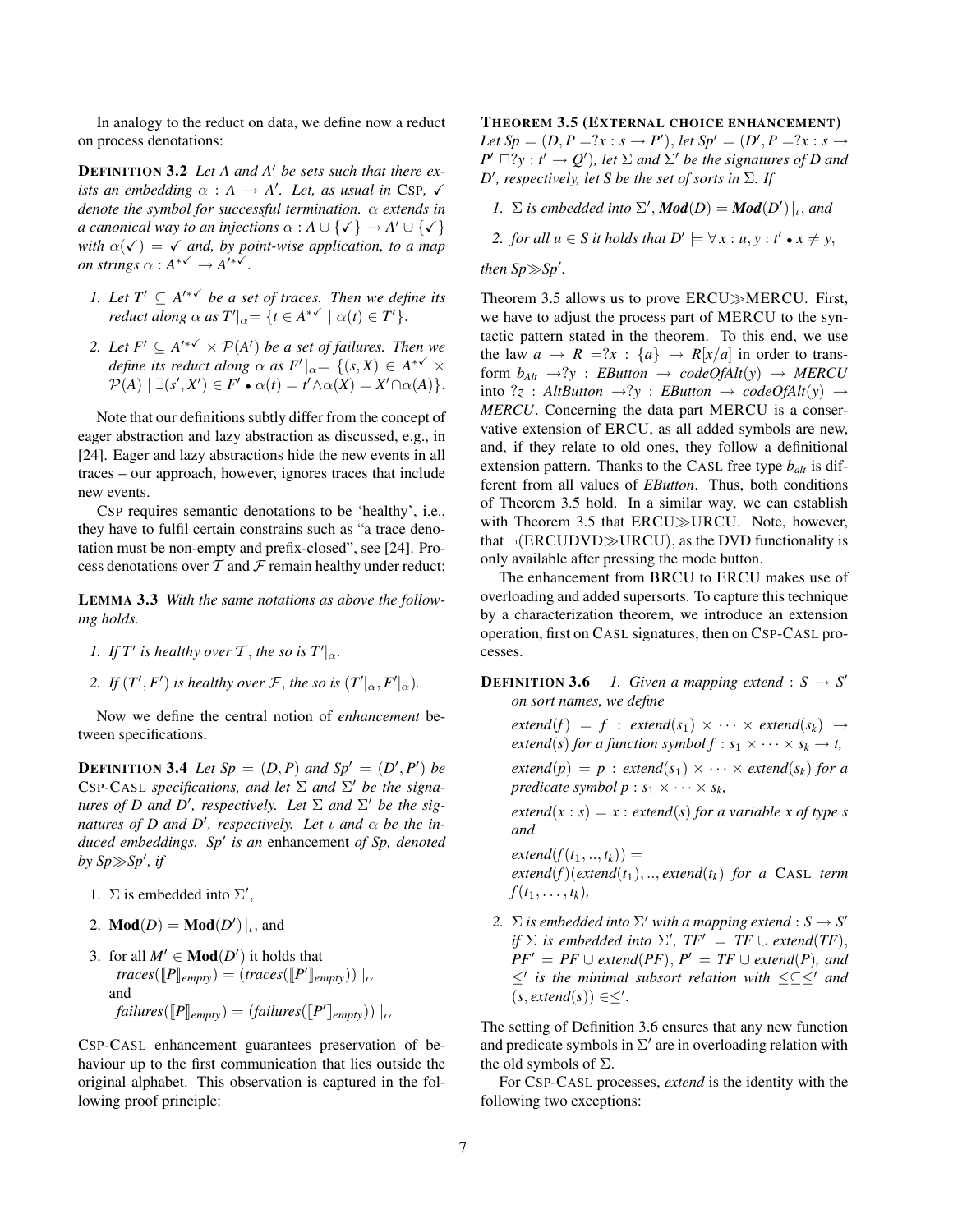- $extend(t \rightarrow P) = extend(t) \rightarrow extend(P)$
- $extend(?x : s \rightarrow P) = ?x : extend(s) \rightarrow extend(P)$

#### THEOREM 3.7 (SUPERSORT ENHANCEMENT) *Let*

 $Sp = (D, P)$ , *let*  $Sp' = (D', P')$ , *let*  $\Sigma$  *and*  $\Sigma'$  *be the signatures of D and D', respectively, let S and S' be the sets of sorts in*  $\Sigma$  *and*  $\Sigma'$ *, respectively, let extend* :  $S \rightarrow S'$  *be a mapping on sort names. If*

- 1.  $\Sigma$  *is embedded into*  $\Sigma'$  *with the mapping extend,*
- 2.  $Mod(D) = Mod(D')|_l$ , and
- *3.*  $P' = extend(P)$ ,

*then*  $Sp \gg Sp'.$ 

With Theorem 3.7 we can prove that  $BRCU\gg ERCU$ : To this end we define the map *extend* to be the identity on all sorts with the exception with the exception of  $extend(Button) = EButton$ . Clearly, the signatures are embedded with *extend*. As we define *codeOf* only for the new values, we have a conservative model extension. Obviously, *extend* maps the process of BRCU to the process of ERCU. Thus, all three conditions are true and therefore BRCU $\gg$ ERCU. Similarly, Theorem 3.7 allows us to prove that ABSRCU $\gg$ ABSERCU.

Presumably the demonstrated extension technique applies to more process operators, e.g., to sequential composition, external choice, internal choice, parallel.

Overall, the various relations between the specification of our product line of remote control units is summarized in Figure 3.



**Figure 3. Remote Control SPL**

## 4 Enhancement and Test Case Re-use

The previously defined enhancement relations allow for the re-use of results established w.r.t. the original specification: Test cases preserve their colouring and remain executable.

THEOREM 4.1 Let Sp and Sp' be CSP-CASL specifica*tions with SpSp*<sup>0</sup> *. Let T be a test process over Sp. Then*

*1. colour*<sub>*Sp</sub>* $(T) = colour_{Sp}(T)$ .</sub>

*2. Let* P *be a PCO.*

*If T is executable at* P *with respect to Sp, then T is executable at*  $P$  *with respect to Sp'.* 

In the following we use the first of these results in order to inherit test colouring along enhancements.

### 4.1 Remote Control Test cases

In this section we design some test cases for the *RCU* specifications and show the re-use of test cases as well as the preservation of colours described in the previous section. The first set of test cases is designed to test ABSRCU:

> $A_0: u:$  *Button*  $\rightarrow$  *codeOf*(*u*)  $\rightarrow$  *Stop*  $A_1: u:$  *Button*  $\rightarrow$  *v* : *Signal*  $\rightarrow$  *Stop*  $A_3: u:$  *Button*  $\rightarrow w:$  *Button*  $\rightarrow$  *Stop*

Here, *u*, *v* and *w* are variable over the indicated sorts.

Thanks to the refinement and the enhancement results summarized in Figure 3, test cases *T* over ABSRCU are also test cases over all the other specifications. With respect to their colouring we obtain e.g. the following inheritance relations:

- *colour*<sub>ABSERCU</sub> $(T)$  = *colour*<sub>ABSRCU</sub> $(T)$  thanks to enhancement.
- *colour*<sub>BRCU</sub> $(T)$  = *colour*<sub>ABSRCU</sub> $(T)$  thanks to refinement.
- *colour*<sub>ERCU</sub> $(T)$  = *colour*<sub>ABSRCU</sub> $(T)$ , where we can either use the connection over BRCU or over AB-SERCU.

This means for our three test cases  $A_0$ ,  $A_1$  and  $A_2$  that their colour is the same in all specification mentioned in Figure 3, where their colouring can be determined by looking at AB-SRCU only, i.e., the specification with the smallest number of axioms. For the colouring we obtain the following result respect to ABSRCU:

|        |  | ı٥ |
|--------|--|----|
| AbsRCI |  |    |

A next set of test cases is designed to test BRCU:

*T*<sup>0</sup> : *Stop*  $T_1 : b_1 \rightarrow Stop$  $T_2: b_1 \rightarrow codeOf(b_1) \rightarrow b_6 \rightarrow codeOf(b_6) \rightarrow Stop$  $T_3: b_1 \rightarrow b_6 \rightarrow Stop$  $T_4$  :  $b_0 \to (prefix + [0000101]) \to Stop$ 

The following table shows how these test process are coloured with respect to BRCU.

|    |  | c | o |  |
|----|--|---|---|--|
| BR |  |   |   |  |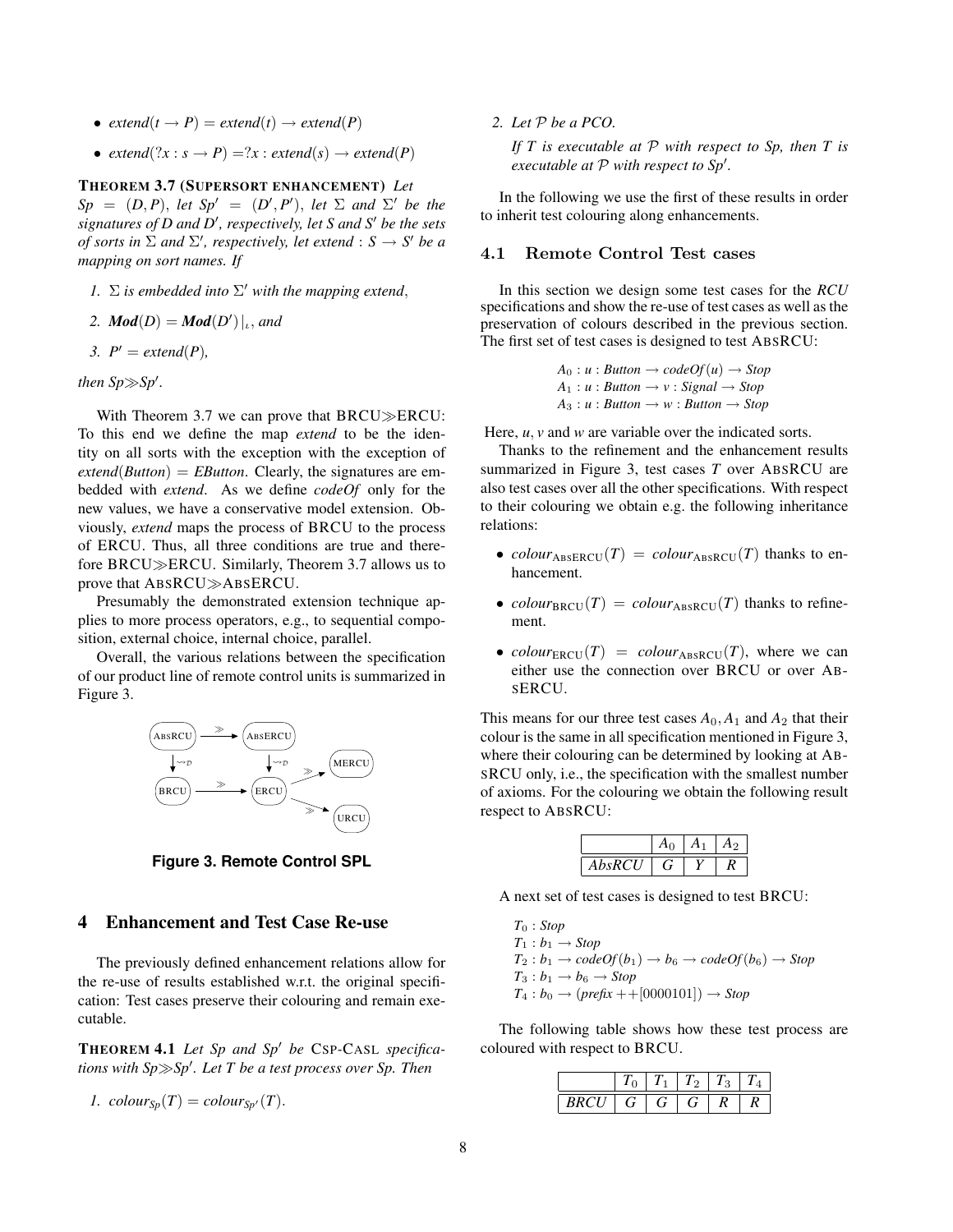The empty observation  $T_0$  is green with respect to all specifications.  $T_1$  is green for *BRCU* as *BRCU* cannot refuse the event  $b_1$  after the empty trace. The same holds for  $T_2$ , since *BRCU* cannot refuse the signal of  $b_1$  after the event of  $b_1$ .  $T_3$  consists of a sequence of two button presses and therefore is red for *BRCU*.  $T_4$  however is red for *BRCU* due to a wrong signal event, i.e.  $codeOf(b_0) \neq codeOf(b_5)$ . Similarly to the result above, these test cases preserve these colours w.r.t. ERCU, MERCU and URCU.

In order to test the new features available in a the product line, new test cases have to be designed which use the new symbols. E.g., for ERCU the following test cases do this:

 $T_5: b_1 \rightarrow codeOf(b_1) \rightarrow b_{VolUp} \rightarrow codeOf(b_{VolUp}) \rightarrow Stop$  $T_6$  :  $b_{ChUp} \rightarrow codeOf(b_{ChUp}) \rightarrow Stop$  $T_7$  :  $b_{ChDn} \rightarrow codeOf(b_{ChDn}) \rightarrow b_1 \rightarrow Stop$  $T_8 : b_{ChUp} \rightarrow b_{VolDn} \rightarrow Stop$  $T_9: b_{ChUp} \rightarrow codeOf(b_{VolUp}) \rightarrow Stop$ 

These test process are coloured with respect to ERCU in the following way:

| $\sim$ |  |  |  |
|--------|--|--|--|

These test cases preserve these colours w.r.t. MERCU and URCU.

## 5 Implementation

In this section we consider the evaluation of test cases w.r.t. CSP-CASL specifications from an implementation point of view. We also report on a prototypical framework for test execution. Figure 4 illustrates the basic flow of the testing process from a CSP-CASL specification, going into more details than Figure 1.



**Figure 4. Testing from** CSP-CASL

Our testing framework essentially consist of two parts which all have tool support:

- 1. We use CSP-CASL-prover [19] to verify the colour of a test case. To this end we use the syntactic characterization of the test colouring as defined in [15]. We also verify that a test case  $T$  is executable for the chosen PCO, see [15] for the definition.
- 2. Given a coloured test case and a particular SUT, our Test Execution and test Verdict program TEV, automatically runs a test against the SUT and automatically determines the test verdict.

In the following we discuss a prototype of TEV. Figure 5 shows a screen shot of the TEV front-end. In TEV we choose a coloured test case, e.g. *T*2 with colour green and an implementation, e.g. *J BRCU*, which is a Java implementation of BRCU. TEV automatically executes and evaluates the test on the SUT – Figure 2 shows the animation of *J BRCU* where button6 has been pressed. In terms of executing tests against the SUT, we have implemented in Java the various version of the remote control discussed in section 3.



**Figure 5. Testing Framework from** CSP-CASL

In order to make the connection between the SUT and the testing system we use abbot [1], which is a package that enables to test Java AWT components. We setup a method that initialize the system under test and automatically finds the components of the system to be tested. In the case of the remote control unit it finds the different buttons. In order to execute test cases we instantiate robot-like objects, which automatically stimulate the SUT. For the execution of a test, we set a timeout of 2 secs as the period of time in which a signal is expected from the *RCU*. Depending on the colour of the test case and the response from the SUT, TEV determines automatically the test verdict. Figure 5 shows a test protocol of the execution of test case  $T_2$  at *J\_BRCU*. As the colour of  $T_2$  w.r.t. BRCU is *green*, the expected signals